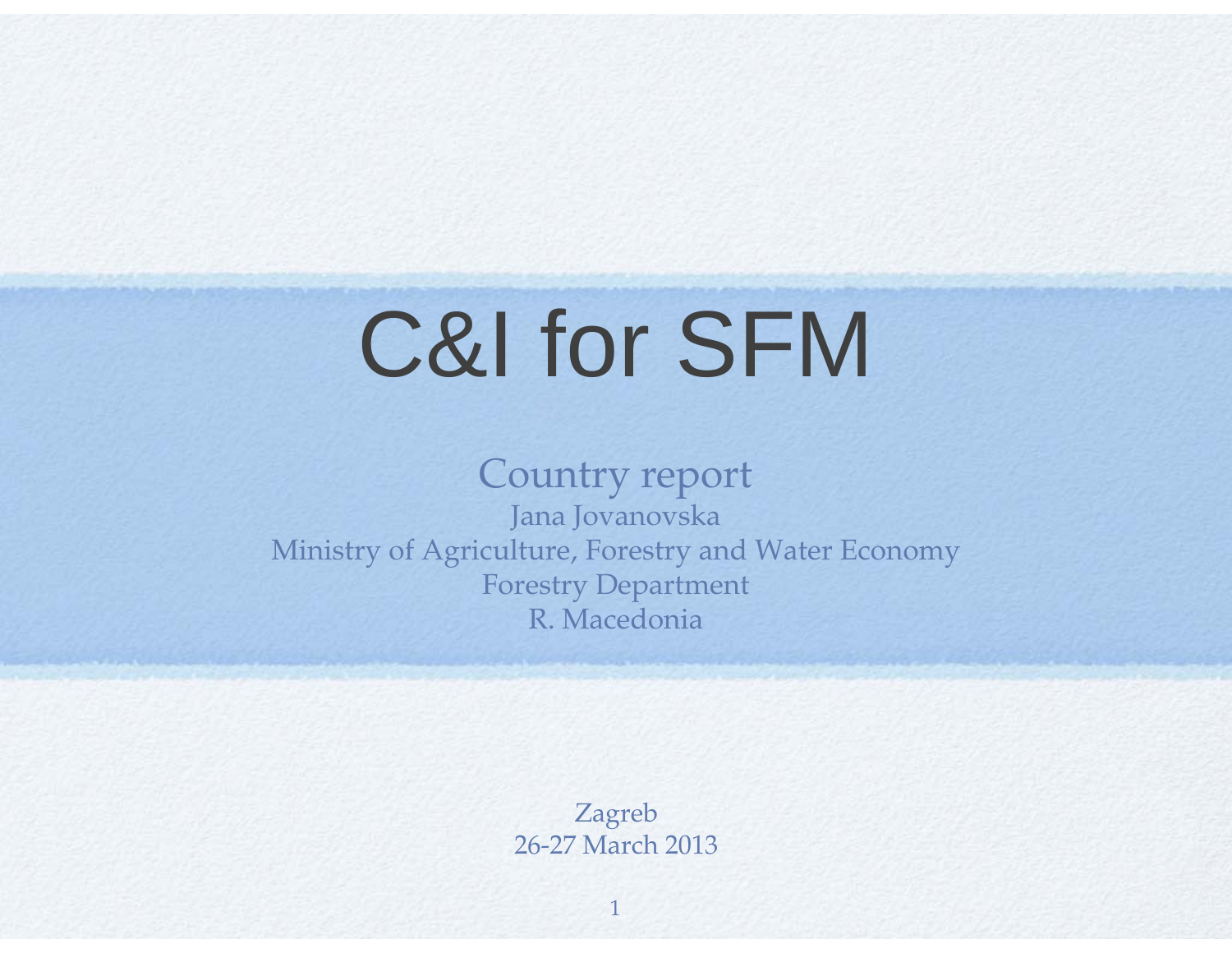## **Content**

- General implementation of C&I for SFM on national level  $\bullet$
- Monitoring and report of state of the forests  $\bullet$
- Assessment of progress for SFM and emerging issues  $\bullet$
- Forest policy implementation  $\bullet$
- Relation/cooperation with other sectors  $\bullet$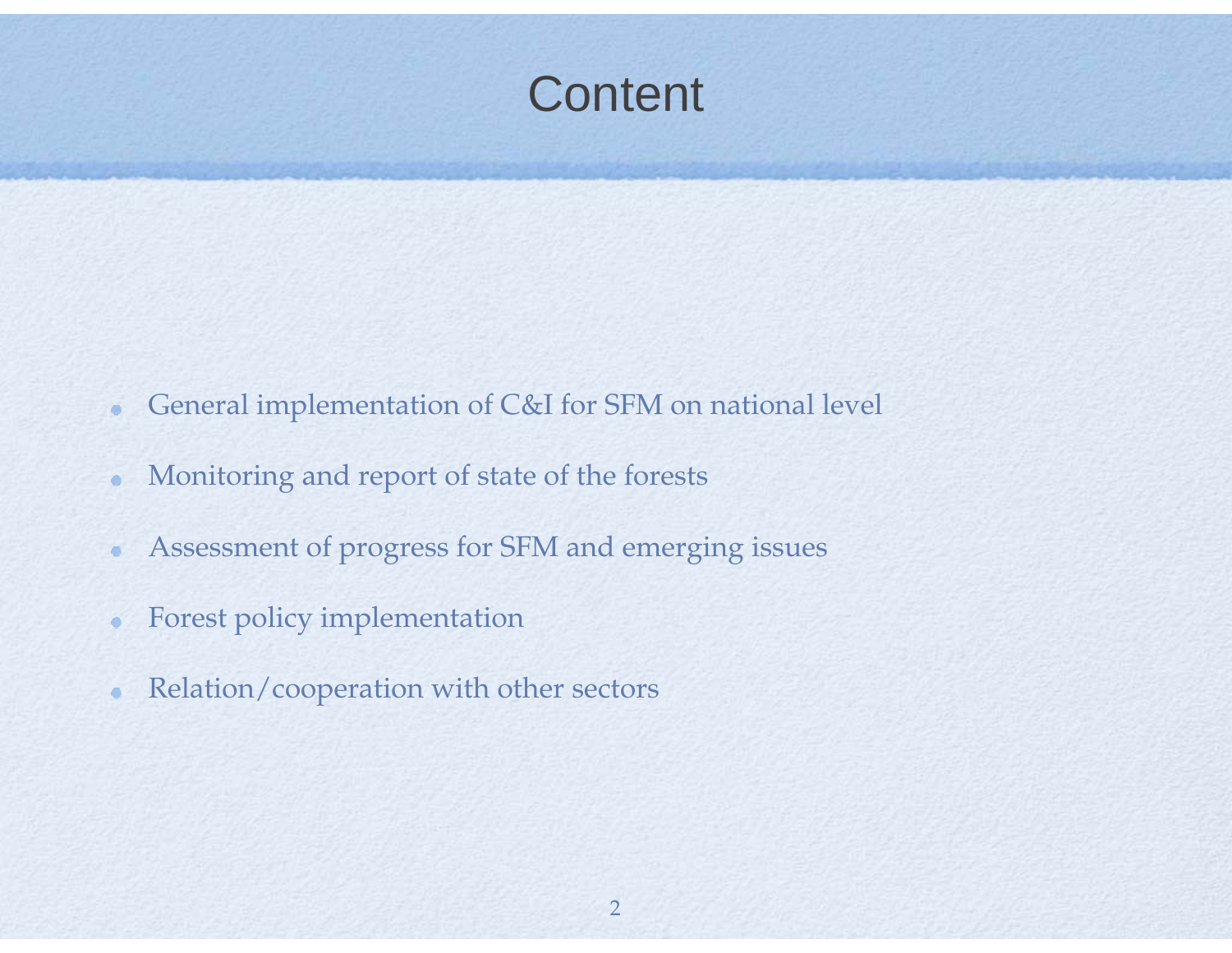## C&i in the Forestry sector

- Not existence of national set of C&I
- Several aspects are present in the Strategy for Sustainable Development of  $\bullet$ Forestry and Action plan

### Management plans



### Criteria 2. Health & Vitality



2.2 Soil condition 2.4 Forest damage

### functions

### Criteria 3. Productive functions



3.3 Non-wood goods

- 3.4 Services
- 3.5 Forests under management plans

### Criteria 6, Socio-economic functions

- 6.1 Forest holdings 6.2 Contribution of forest sector to GDP 6.3 Net revenue
- 6.4 Expenditures for services
- 6.5 Forest sector workforce
- - 6.9 Energy from wood resources
	- 6.10 Accessibility for recreation
	- 6.11 Cultural and spiritual values

A. Overall policies, institutions and instruments B. Policies, institutions and instruments by policy area for Sustainable Forest Management



A1. National forest programmes or similar A2. Insitutional frameworks A3. Legaliregulatory frameworks and international commitments A4. Financial instruments/economic policy<br>A5. Informational means

- 
- B1. Land use and forest area
- B2. Carbon balance
- 83. Health and vitality B4. Production and use of wood
- B5. Production and use of non-wood
	- goods and services
- **B6** Biodiversity
- **B8.** Economic viability 89. Employment (incl. safety and health)

**B7.** Protective forests

- B10. Public awareness and participation
	-
- B11. Research, training and education
- B12. Cultural and spiritual values
- 4.1 Tree species
- composition 4.2 Regeneration
- 4.3 Naturalness
- 4.4 Introduced tree species
	-

### 4.5 Deadwood

Criteria 4. Biodiversity

- Criteria 5.Protective functions
- 5.1 Protective forests-soil, water and other ecosystem
- 5.2 Protective forestsinfrastructure and managed
- natural resources
- 
- 
- 

4.6 Genetic resources

4.7 Landscape pattern

4.9 Protected forests

4.8 Threatened forest species

- 
- 6.6 Occupational safety and health 6.7 Wood consumption 6.8 Trade in wood
	-
	-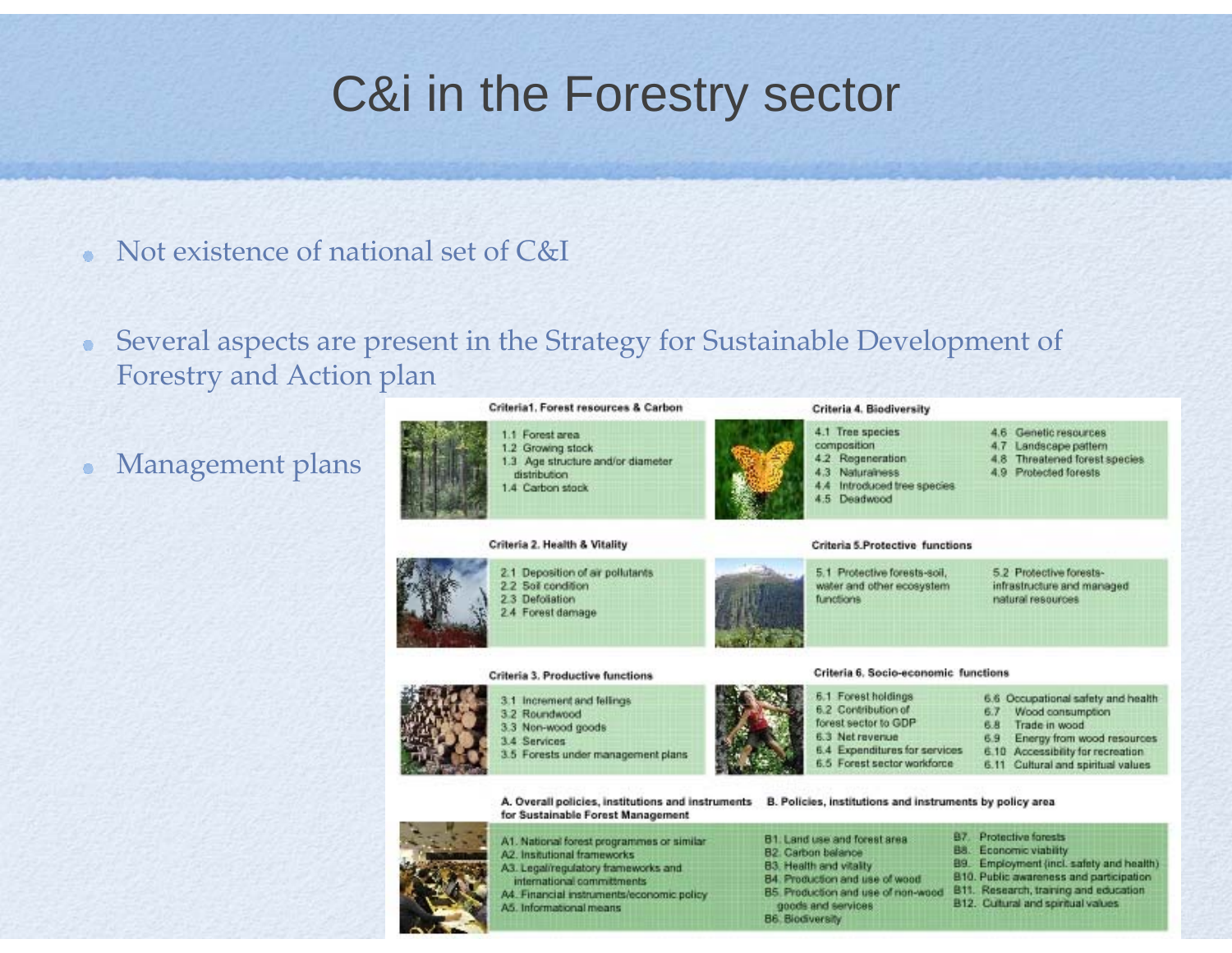## Monitoring and reporting

- Public Enterprise "Macedonian Forests" and Forest Inspectorate  $\bullet$
- Management Plans (90% state forests) content according to the Law on Forests  $\bullet$
- Mostly economical aspects  $\bullet$
- Annexes to the management plans in case of disturbances (fires, diseases...)
- No national Inventory $\bullet$

|                    | <b>Location ID</b> |      | <b>DESCRIPTION OF GROWTH</b><br><b>LOCATION</b>                                                                                    |       |           |    |    |       |           | <b>DESCRIPTION</b>                                                                  |    |    |       |           |                |                           |                     |                     |                       |  |
|--------------------|--------------------|------|------------------------------------------------------------------------------------------------------------------------------------|-------|-----------|----|----|-------|-----------|-------------------------------------------------------------------------------------|----|----|-------|-----------|----------------|---------------------------|---------------------|---------------------|-----------------------|--|
| Section            | Subsection         | Area | Type of growth location, altitude,<br>exposure, gradient, relief, geological<br>substrate, type and main properties of<br>the land |       |           |    |    |       |           | Phytocenosis, growth form,<br>health condition, preservation<br>and type of progeny |    |    |       |           | Tree type      | Composition               | Overgrowth          | standing<br>Good    | lassificatio<br>width |  |
| 1 ha comprises of: |                    |      |                                                                                                                                    |       |           |    |    |       |           | Timber mass on the whole<br>area m                                                  |    |    |       |           |                | Current vol.<br>increment |                     |                     |                       |  |
|                    |                    |      | Number of tree-trunks<br>Timber mass m                                                                                             |       |           |    |    |       | Tree type |                                                                                     |    |    |       |           |                |                           |                     |                     |                       |  |
| Tree type          |                    |      |                                                                                                                                    | Total | Tree type |    |    | Total |           |                                                                                     |    |    | Total | Tree type | l ha<br>$\sin$ | on the<br>whole<br>arca   | Tree classification | Management<br>class |                       |  |
|                    |                    |      |                                                                                                                                    |       |           |    |    |       |           |                                                                                     |    |    |       | m         |                |                           |                     |                     |                       |  |
|                    | 12                 | 13   | 14                                                                                                                                 | 15    | 16        | 17 | 18 | 19    | 20        | 21                                                                                  | 22 | 23 | 24    | 25        | 26             | 27                        | 28                  | 29                  | 30                    |  |
|                    |                    |      |                                                                                                                                    |       |           |    |    |       |           |                                                                                     |    |    |       |           |                |                           |                     |                     |                       |  |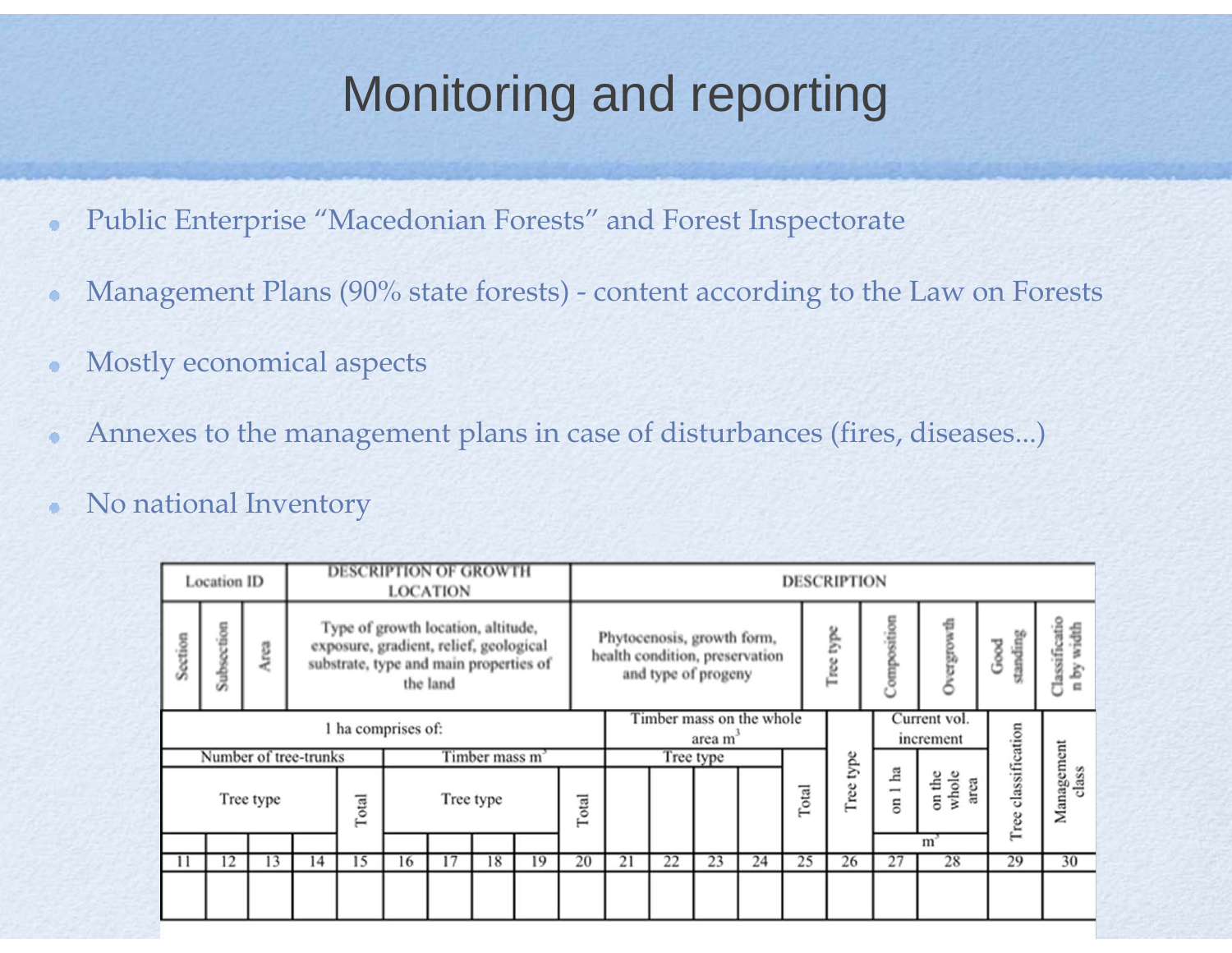## Monitoring and reporting-difficulties

- Structure differences in categorization from the national forest management plans
- Data possession different data in different organizations/institutions  $\bullet$ 
	- Environmental ministry and research organizations  $\bullet$
- Not existence of national reporting (examples):  $\bullet$ 
	- Dead wood $\bullet$
	- Carbon Stock $\bullet$
	- Deposition of air pollutants  $\bullet$
	- Services, etc.  $\bullet$
- Lack of data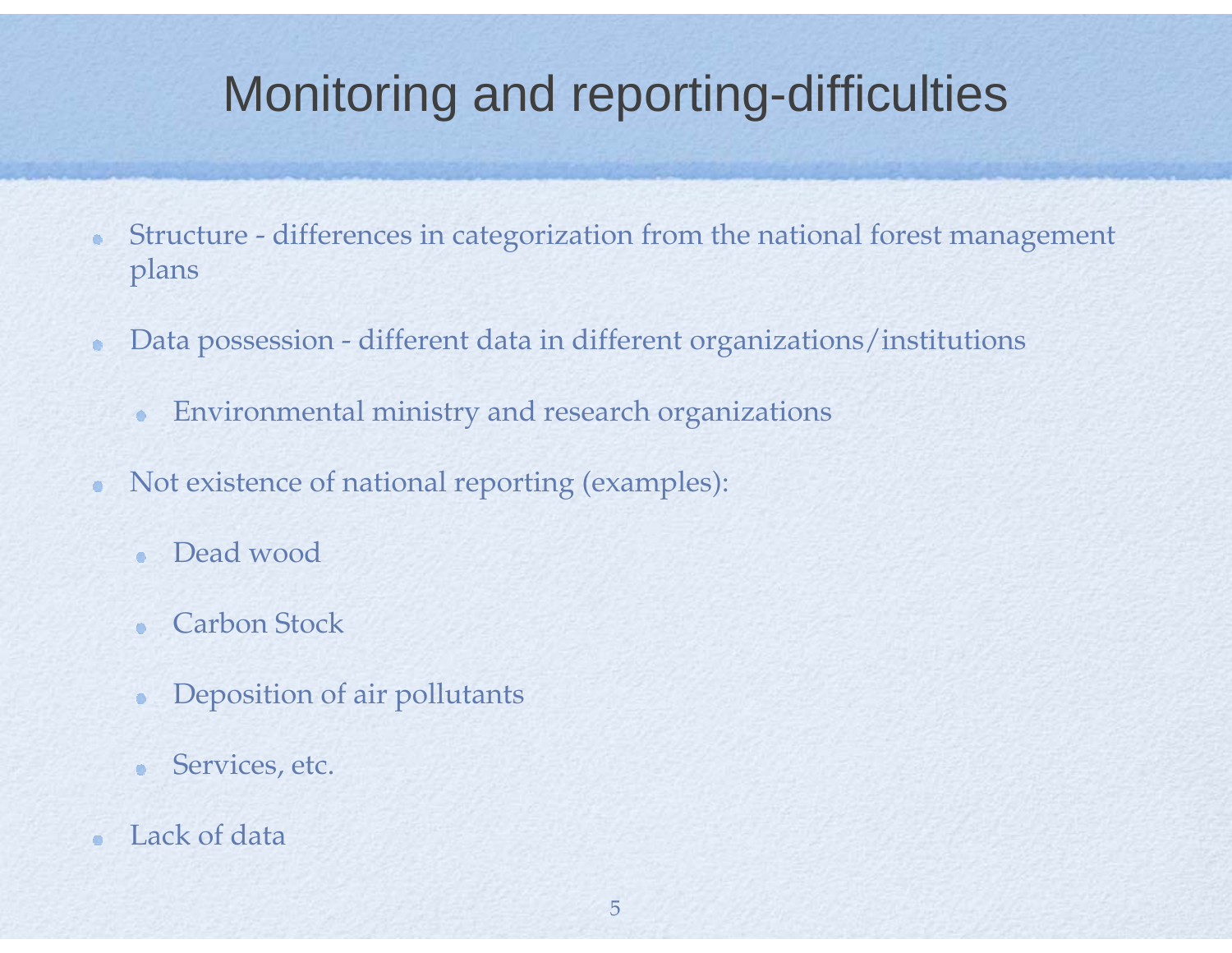### Assessment toward SFM - challenges

- Lack of national reporting to assess progress toward SFM according to the pan european C&I
- Voluntary reporting toward UNECE/FAO/Forest Europe  $\bullet$
- Non existence of legal obligations for assessment
- SFM assessed through the forest management plans economic aspect!  $\bullet$
- SFM assessed through the implementation of the Forest Strategy outdated  $\bullet$ Action Plan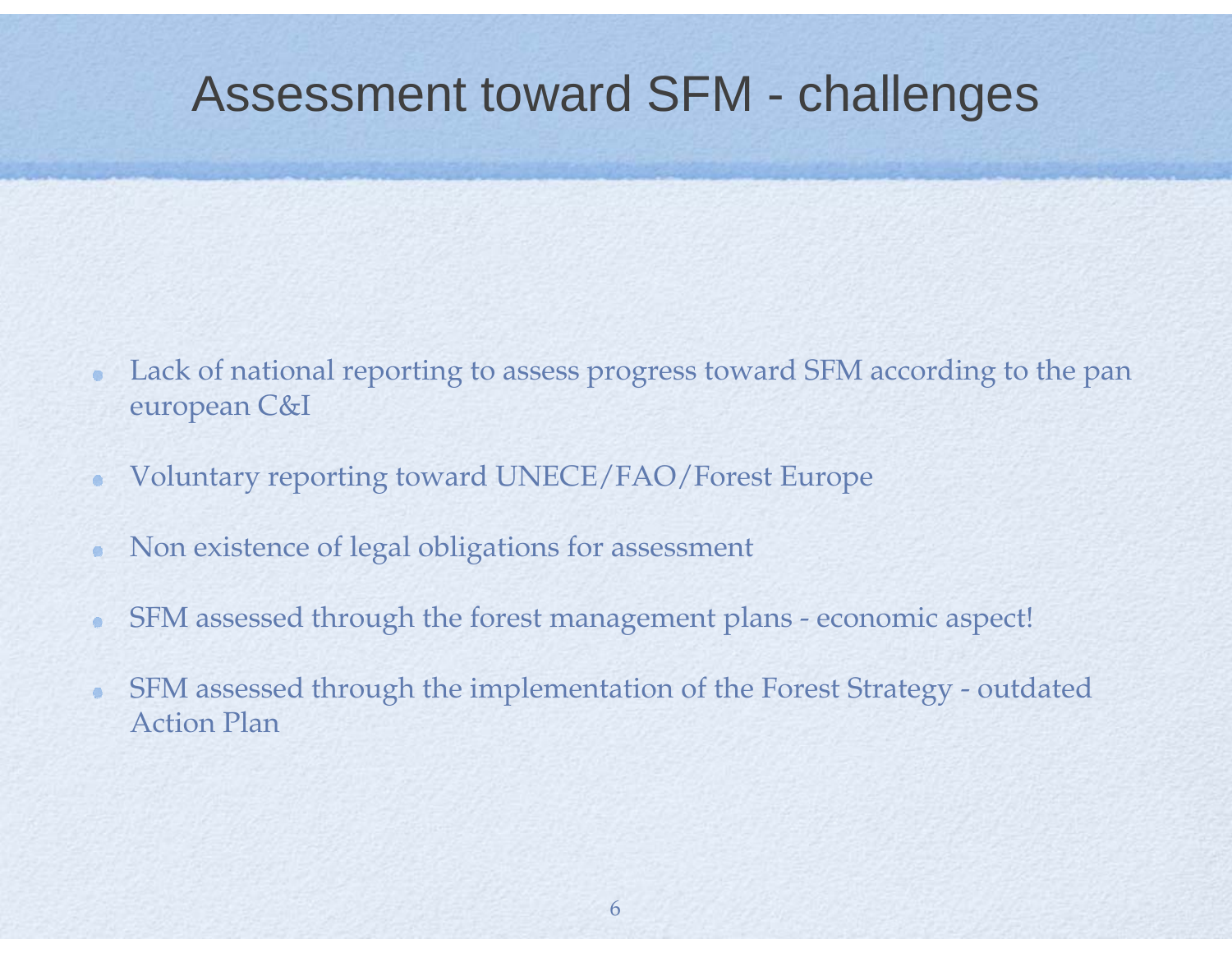## National forest strategy

- Including pan european C&I for SFM in the national forest strategy  $\bullet$ 
	- created in 2006 (Vienna Expert Level Meeting, 2002)  $\bullet$
- Elements included in the Strategy
	- increase of forest area $\alpha$
	- forest damage  $\bullet$
	- productive functions of forests  $\bullet$
	- protected and protective forests  $\bullet$
	- socioeconomic functions (licensed SME, transformation of the forestry sector)  $\bullet$
	- impact of forest activities on forests ecosystems  $\bullet$
	- multifunctional values
- No assessment of the level of implementation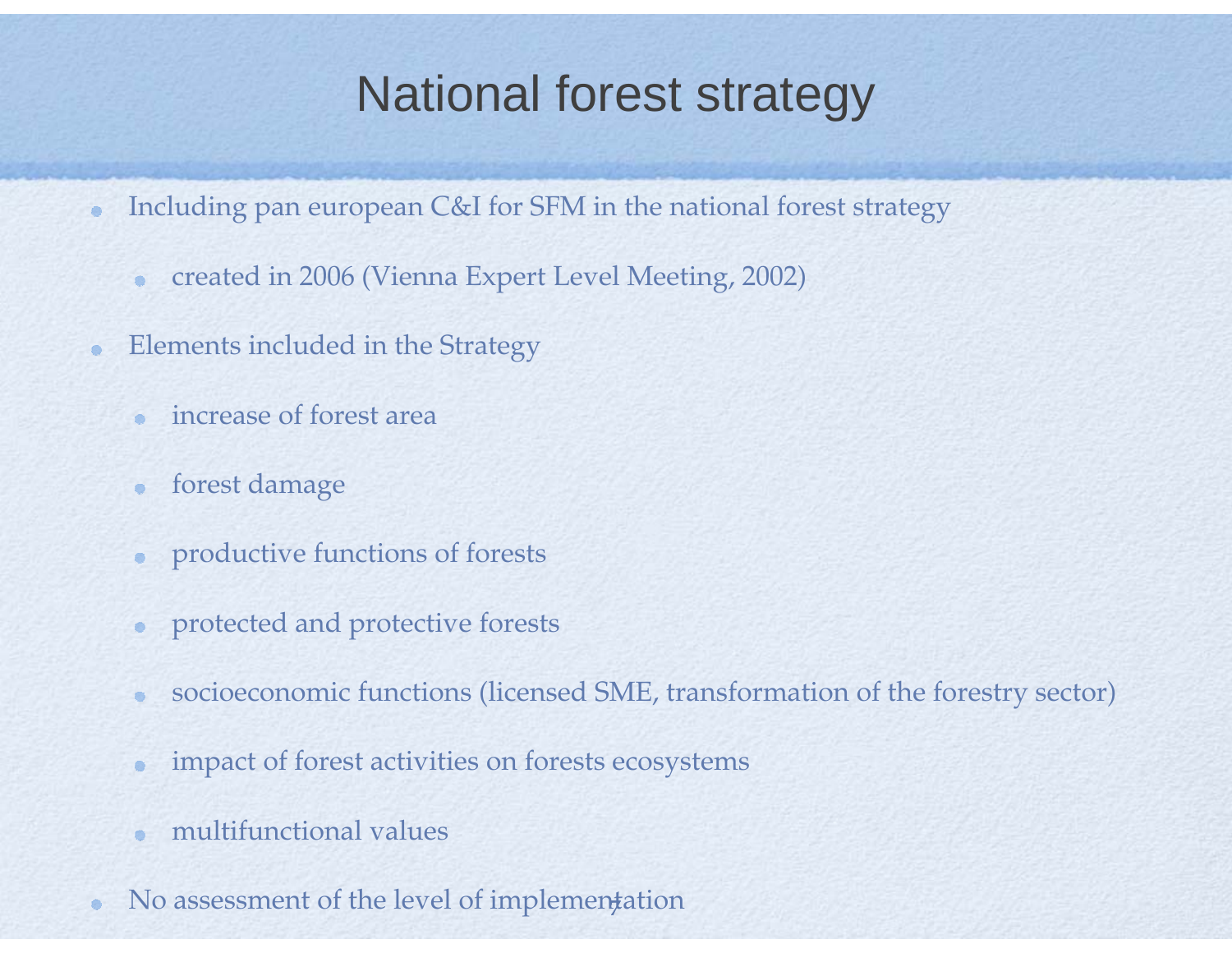### Other forest related sectors

- Relation with the environmental C&I (under the Ministry of Environment)  $\bullet$ 
	- biodiversity  $\bullet$
	- greenhouse gas emissions  $\bullet$
	- soil carbon stock in soil $\bullet$
	- water $\blacksquare$
	- renewable energy  $\bullet$
- Common gathering and exchange of data, monitoring, reporting and assessment  $\bullet$ is not existing on national level